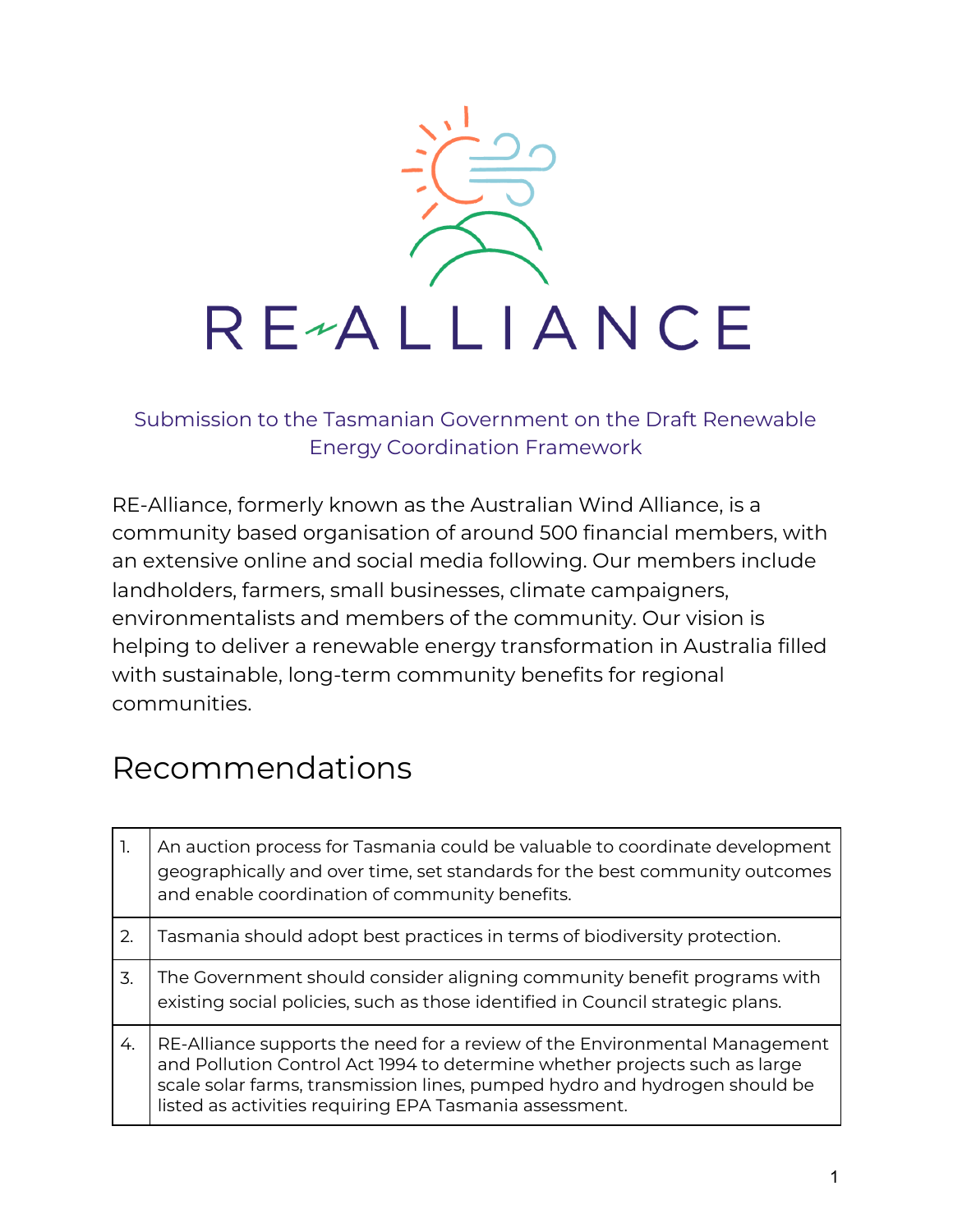| 5.  | RE-Alliance supports the establishment of a coordinator role. The role's<br>mandate should be clearly specified.                                                                                                                                                                                         |
|-----|----------------------------------------------------------------------------------------------------------------------------------------------------------------------------------------------------------------------------------------------------------------------------------------------------------|
| 6.  | REZ planning should prioritise social licence by stipulating best practice<br>community engagement and delivering effective benefit sharing<br>mechanisms.                                                                                                                                               |
| 7.  | Re-Alliance would support further investigation by jurisdictions on how<br>benefit sharing programs for transmission projects can be managed given the<br>current focus on economic efficiency within the Regulatory Investment Test<br>for Transmission (RIT-T) based on the NEO.                       |
| 8.  | RE-Alliance recommends that the Government provides legal and technical<br>support for the coordinated community benefit fund in each REZ.                                                                                                                                                               |
| 9.  | RE-Alliance recommends that the Government provide legal and technical<br>support for renewable community co-ownership, co-investment and<br>community ownership.                                                                                                                                        |
| 10  | RE-Alliance recommends that the Government provide support for a<br>collaborative approach between scheme providers by creating a social licence<br>working group in Government tasked with investigating opportunities in<br>planning, construction, and operational phases.                            |
| 11. | RE-Alliance recommends that Traditional Owners are recognised as key<br>stakeholders to be consulted during the development and benefit sharing<br>process.                                                                                                                                              |
| 12. | RE-Alliance recommends that the Tasmanian Government draws on the<br>experience and resources created by other jurisdictions to create a<br>Community Engagement and Benefit Sharing Guide outlining best practice<br>for the Tasmanian context, referring to other relevant frameworks as<br>necessary. |
| 13. | RE-Alliance recommends that the Tasmanian Government establish the role<br>of community educator to help communicate and articulate why the REZ is<br>important for social, environmental and economic reasons. This function could<br>be incorporated in the Renewable Energy Coordinator role.         |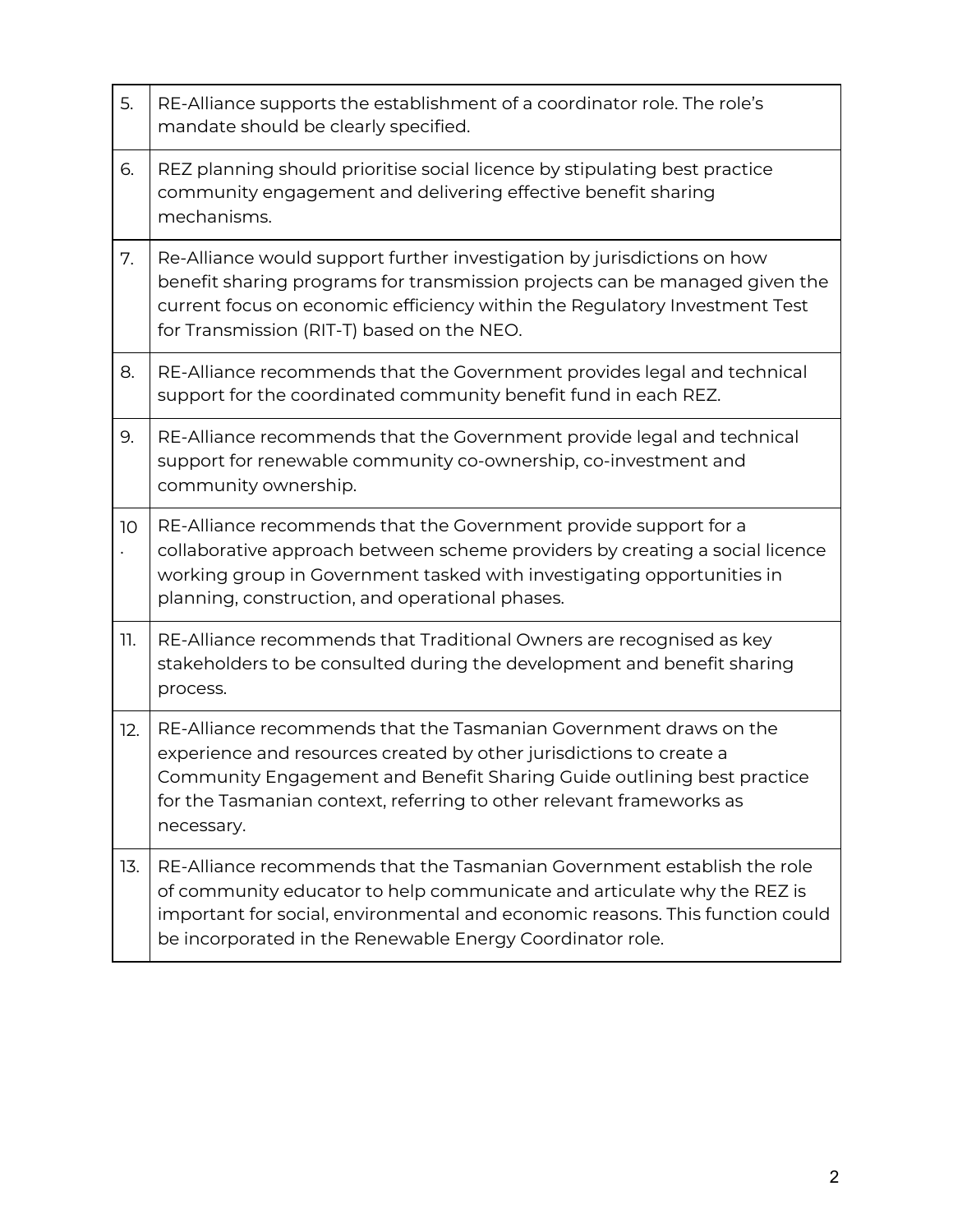# Objective 1 Achieve Tasmanian Renewable Energy Target

**1.1 Orderly sequencing of new renewable energy development**

**1.1.1 Analysis of implementation or coordination mechanisms, such as reverse auctions, to support the least cost and optimal delivery of the Tasmanian Renewable Energy Target.**

### **Reverse Auction**

Reverse auctions have proved successful in the Australian Capital Territory, Victoria and Queensland to drive the development of new renewable energy projects to meet state- and territory-based renewable energy targets (RETs) beyond the federal RET. There are, however, two key contextual differences between these examples and Tasmania's 200% target.

The first is that these auctions largely acted to overcome the cost differential between the emerging clean energy technologies of solar and wind and their established competitors. By providing greater certainty around financial returns, the auctions lowered the cost of capital, allowing new projects to provide lower bid prices and ultimately reducing the cost of power for consumers in those states. The cost differential now works in the other direction, with solar and wind clearly cheaper than their competitors. In this sense, while financial certainty can still keep costs down, it is no longer necessary to drive new development. The increased incidence of corporate Power Purchase Agreements also suggests there is a healthy market for new wind and solar plants, unsupported by auction schemes.

The second is that the TRET is the country's first RET that seeks to drive projects for export - either in the form of electricity exports via interconnectors, or in 'stored' forms such as hydrogen or ammonia. As such it needs to be responsive to the changing landscape of the National Electricity Market. For instance, it will make little sense to incentivise new generation projects until Marinus Link is confirmed and the physical ability to export that generation is in place but as opportunities arise it would need to be flexible enough to respond quickly. An auction process may not be required to supply power for a new privately-owned load source, such as a hydrogen production plant. In this case, the most efficient process would simply be for the power purchaser to seek out the best supplier and effectively underwrite new generation that way. Government's role could be to facilitate better coordination of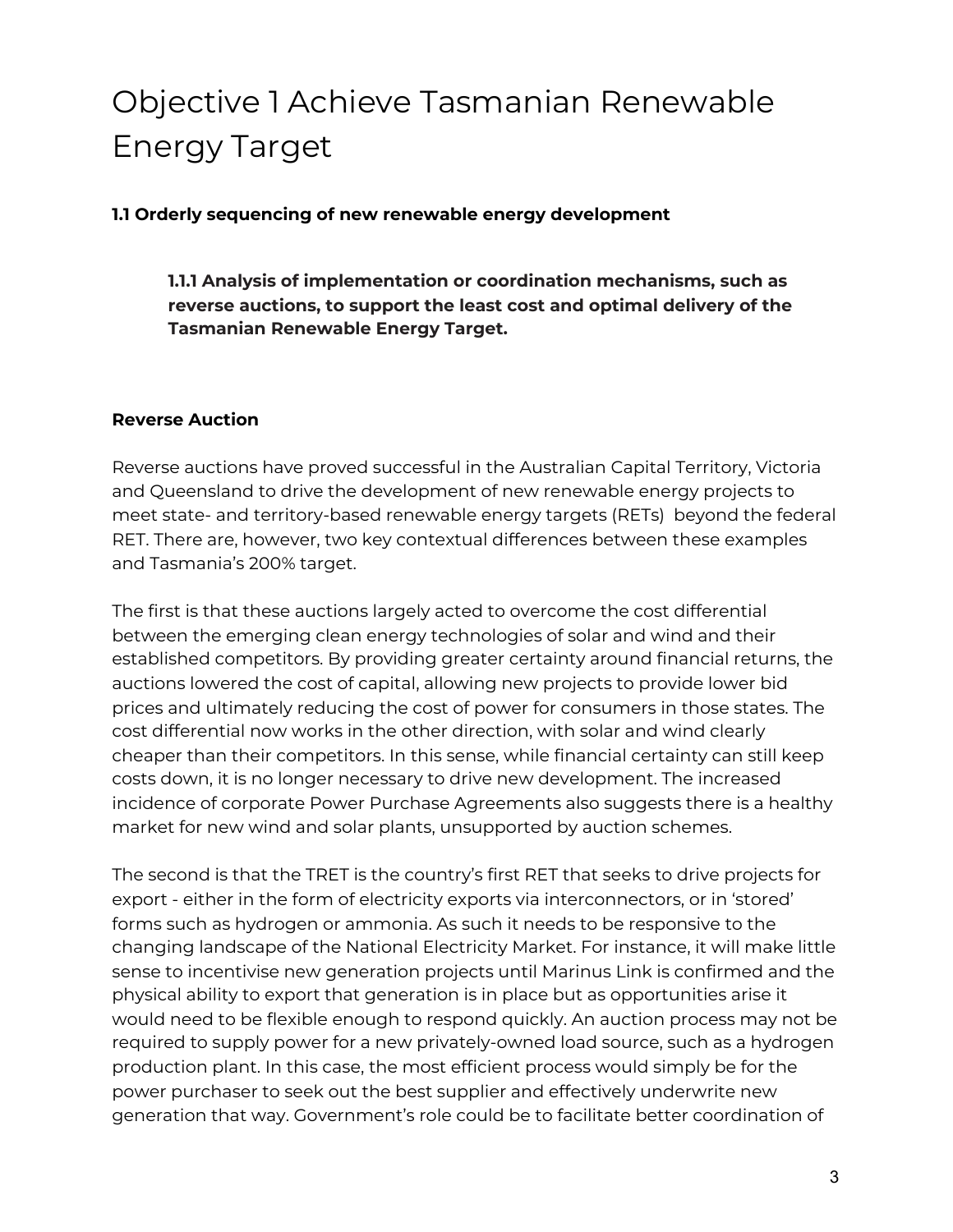renewable projects across the state, or to incentivise private investment if that is required to meet the timeframe stipulated in the plan. Any government incentives should be transparently reported.

We see the primary value of an auction process for Tasmania as its ability to coordinate development geographically and over time, set standards for the best community outcomes and enable coordination of community benefits.

For instance, reverse auction processes in the [Australian](https://www.re-alliance.org.au/3_big_conversations_on_wind_energy_in_the_regions) Capital Territory and [Victoria](https://www.re-alliance.org.au/3_big_conversations_on_wind_energy_in_the_regions) weighted community engagement and shared benefits in their evaluation criteria as 20% and 15% respectively. This saw successful projects deliver innovative and valuable outcomes for local communities including job creation, procurement of local content and manufacturing. We have written about VRET's success in driving community outcomes [here](https://www.re-alliance.org.au/regional_victoria_s_opportunity_from_vret_2).

### **Recommendations**

1. An auction process for Tasmania could be valuable to coordinate development geographically and over time, set standards for the best community outcomes and enable coordination of community benefits.

# **1.2 Collaboration and strategic decision making**

**1.2.1 Alignment of energy and land use, environmental and social policies and strategies (e.g. Tasmanian Planning Policies) to enable appropriate development in pursuit of renewable policy objectives.**

**1.2.2 A review of the** *Environmental Management and Pollution Control Act 1994* **to identify options to improve the process for determining whether Environment Protection Authority (EPA) assessment is required for major renewable energy projects.**

# **1.2.3 Guidelines for renewable development on areas of Crown land.**

# **Environment**

Environmental protection for the state's biodiversity should continue to be a key aim. Proper siting of new generators and appropriate use of technology should seek to mitigate risk from new renewable projects for endangered species such as the Tasmanian Wedge-tailed Eagle and other raptors. RE-Alliance has previously [highlighted](https://www.re-alliance.org.au/identiflight_technology) the importance of innovative technology to reduce impacts on the Tasmanian Wedge-tailed Eagle such as the Identiflight and encourage guidelines that embrace evidence based mitigation measures.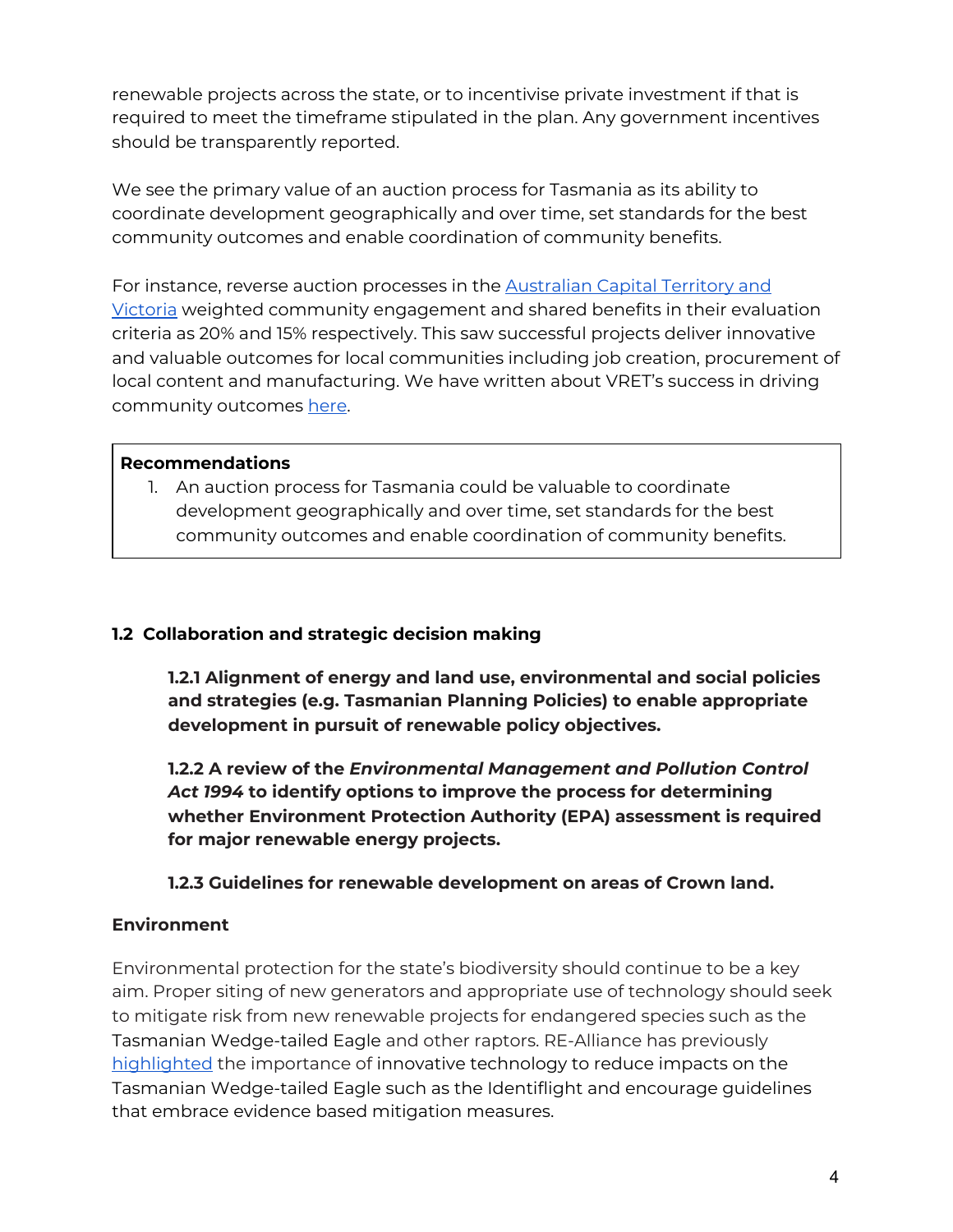# **Social Policies**

Given the extent of new development slated for rural and regional Tasmania, we see a strong opportunity for significant community benefits. These benefits could be made more strategic by aligning them with existing policies that identify social needs in these regions, such as Council Strategic Plans.

# **Planning**

Processes in mainland states allow a clear role for state Planning Departments and Ministers to respectively assess and approve major energy generation projects. We note in Tasmania that notwithstanding the Environment Protection Authority's (EPA's) role in assessing environmental impacts, local Councils may retain the responsibility for assessment and approval. While some degree of local autonomy is welcome, our observation is that Councils with limited resources often struggle to manage the challenges of assessing projects of such scale and that these requirements are best met by the better-resourced state departments.

RE-Alliance would support a review of the *Environmental Management and Pollution Control Act 1994* to determine whether projects such as large scale solar farms, transmission lines, pumped hydro and hydrogen should be listed as activities requiring EPA Tasmania assessment.

# **Recommendations**

- 2. Tasmania should adopt best practices in terms of biodiversity protection.
- 3. The Government should consider aligning community benefit programs with existing social policies, such as those identified in Council strategic plans.
- 4. RE-Alliance supports the need for a review of the Environmental Management and Pollution Control Act 1994 to determine whether projects such as large scale solar farms, transmission lines, pumped hydro and hydrogen should be listed as activities requiring EPA Tasmania assessment.

# **1.3 Efficient processes and procedures for major renewable energy projects**

# **1.3.1 A coordinator as a central contact for all levels of Government, industry and the community on major renewable energy projects.**

We see significant value for a state coordinator who could bring industry together with the various arms of government involved in development of new renewable energy projects to increase efficiency of development.

The coordinator could act as a primary point of contact and source of information for the community but the parameters of the coordinator's role should be clear. For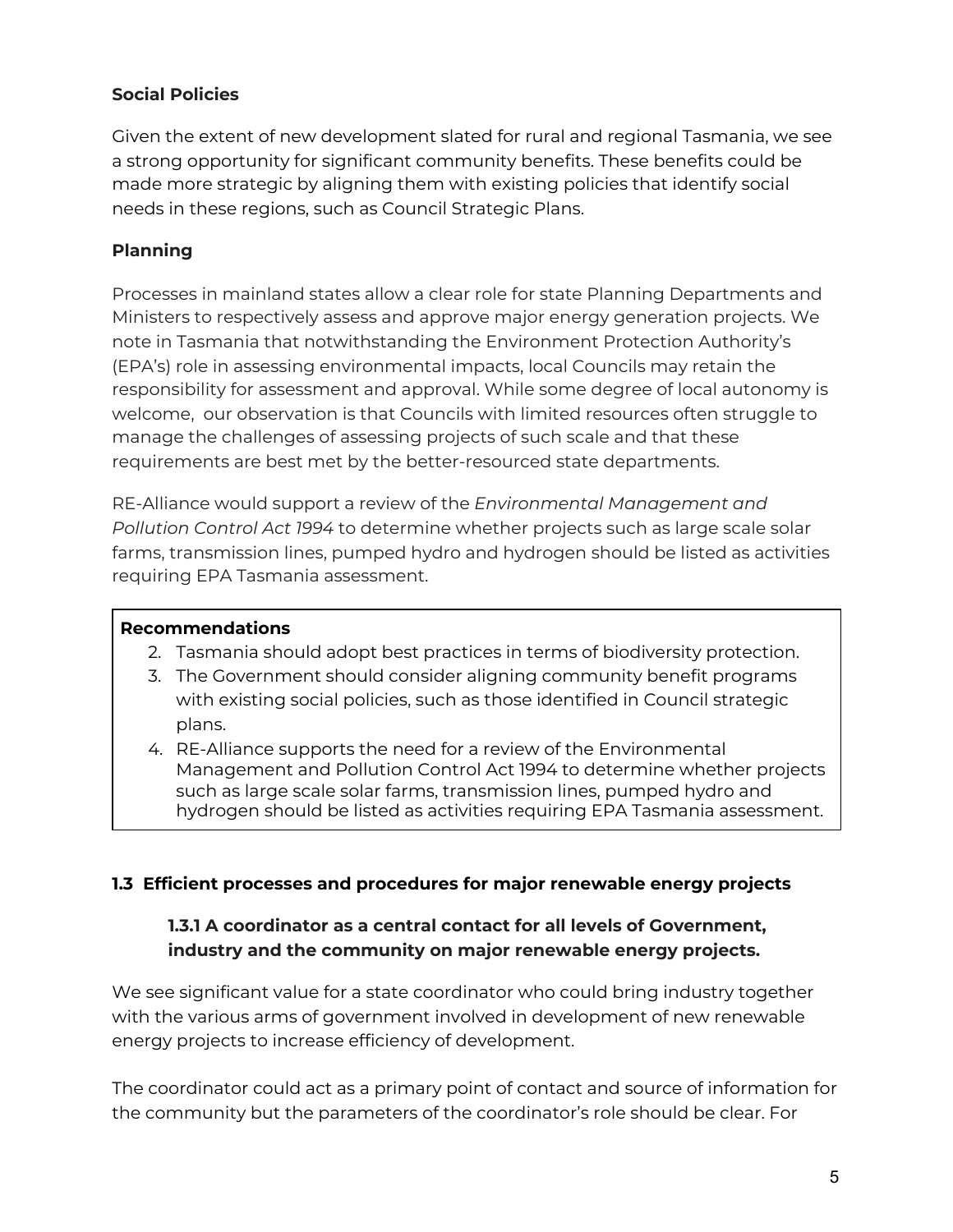clarity, community engagement with the planning process should continue through existing channels. The coordinator's role in this instance would be to help community members understand and navigate these processes. Similarly, the coordinator could identify and refer members of the public to complaint resolution mechanisms in place for operating projects. Should it be necessary, the coordinator could refer complaints to the National Wind Farm Commissioner who already performs complaint management functions for wind, solar, storage and transmission projects nationally.

# **Recommendations**

5. RE-Alliance supports the establishment of a coordinator role. The role's mandate should be clearly specified.

# Objective 2 Development of REZ's

# **2.1 Integrated delivery of future renewable energy generation and transmission systems**

**2.1.1 Mapping of priority areas within Tasmania's Renewable Energy Zones for growth required to achieve Tasmanian Renewable Energy Target.**

# **2.1.2 Early community engagement on Renewable Energy Zone planning (in addition to consultation processes).**

RE-Alliance supports the identification of REZ areas that are best suited to renewable energy development. As we have previously argued, in our response to the Energy Security Board's draft rule change on [Renewable](https://www.re-alliance.org.au/submission_esb_rez_planning_rule_change) Energy Zone Planning, community issues need to be identified much earlier in the REZ design process than currently occurs. Assessment of community aspirations in REZ areas and initial discussions with communities about what benefits they want to see from REZ development should be an important first step in REZ planning.

This principle should also extend to the need for and location of new transmission lines. While augmented transmission is critical for REZ development it also presents significant challenges for social licence. While it is new ground for transmission companies, we support the application of benefit sharing programs for transmission projects, which was earlier articulated by the Clean Energy Council's 2019 A [Guide](https://assets.cleanenergycouncil.org.au/documents/advocacy-initiatives/community-engagement/guide-to-benefit-sharing-options-for-renewable-energy-projects.pdf) to Benefit Sharing Options For [Renewable](https://assets.cleanenergycouncil.org.au/documents/advocacy-initiatives/community-engagement/guide-to-benefit-sharing-options-for-renewable-energy-projects.pdf) Energy Projects:

*"Transmission and distribution infrastructure is a key component of many renewable developments. A common feature of this part of the project is that landowners hosting powerlines receive*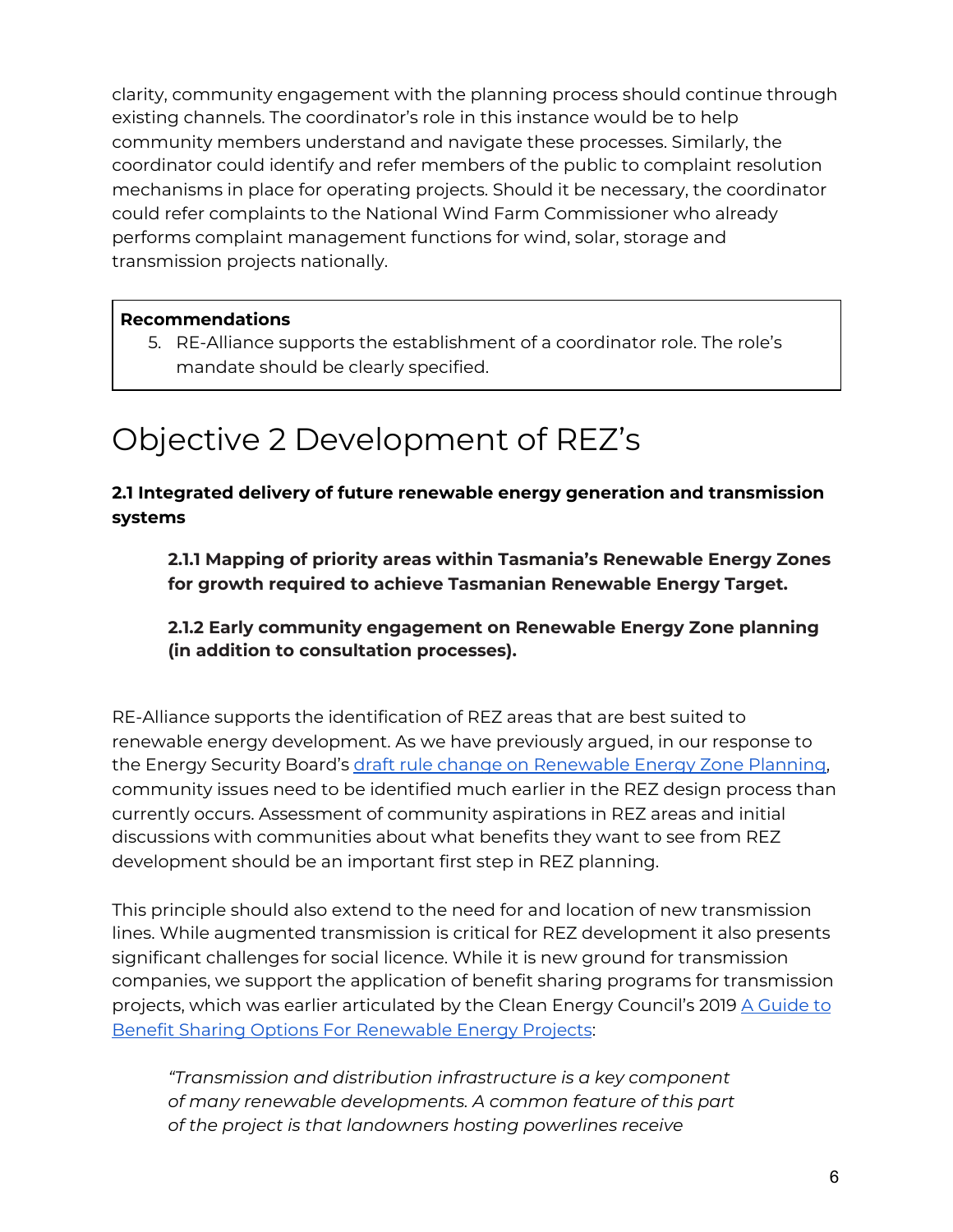*payments for leasing their land, providing access and easement management. Although there are not any direct benefit sharing examples around transmission infrastructure currently in Australia, there should be a consideration of how the location of new electricity lines relates to the community of benefit boundary in a benefit sharing strategy". 1*

Re-Alliance would support further investigation by jurisdictions on how this can be managed given the current focus on economic efficiency within the Regulatory Investment Test for Transmission (RIT-T) based on the National Electricity Objective (NEO).

### **Recommendations**

- 6. REZ planning should prioritise social licence by stipulating best practice community engagement and delivering effective benefit sharing mechanisms.
- 7. Re-Alliance would support further investigation by jurisdictions on how benefit sharing programs for transmission projects can be managed given the current focus on economic efficiency within the Regulatory Investment Test for Transmission (RIT-T) based on the NEO.

# Objective 3 Partner with our communities

### **3.1 Understanding what matters most to maximise benefits**

# **3.1.1 Collaborating with industry to deliver Community Benefit Schemes within Renewable Energy Zones to maximise local and regional benefits.**

Jobs are perhaps the key consideration in local communities' attitudes towards REZ development. Actions such as identifying training needs, ensuring training capacity, delivering apprenticeship programs, prioritising local employment and maximising local procurement and manufacturing will all contribute to enhanced social licence for RF<sub>7s</sub>.

A strong government-led project rollout that coordinates construction timetables across projects would allow trained workforces to move between projects, extending construction jobs across years rather than months.

<sup>&</sup>lt;sup>1</sup> Clean Energy Council 2019, A Guide to Benefit Sharing Options for Renewable Energy Projects p. 14 available at: [https://assets.cleanenergycouncil.org.au/documents/advocacy-initiatives/community-engagement/guide-to-benefit-sh](https://assets.cleanenergycouncil.org.au/documents/advocacy-initiatives/community-engagement/guide-to-benefit-sharing-options-for-renewable-energy-projects.pdf) [aring-options-for-renewable-energy-projects.pdf](https://assets.cleanenergycouncil.org.au/documents/advocacy-initiatives/community-engagement/guide-to-benefit-sharing-options-for-renewable-energy-projects.pdf)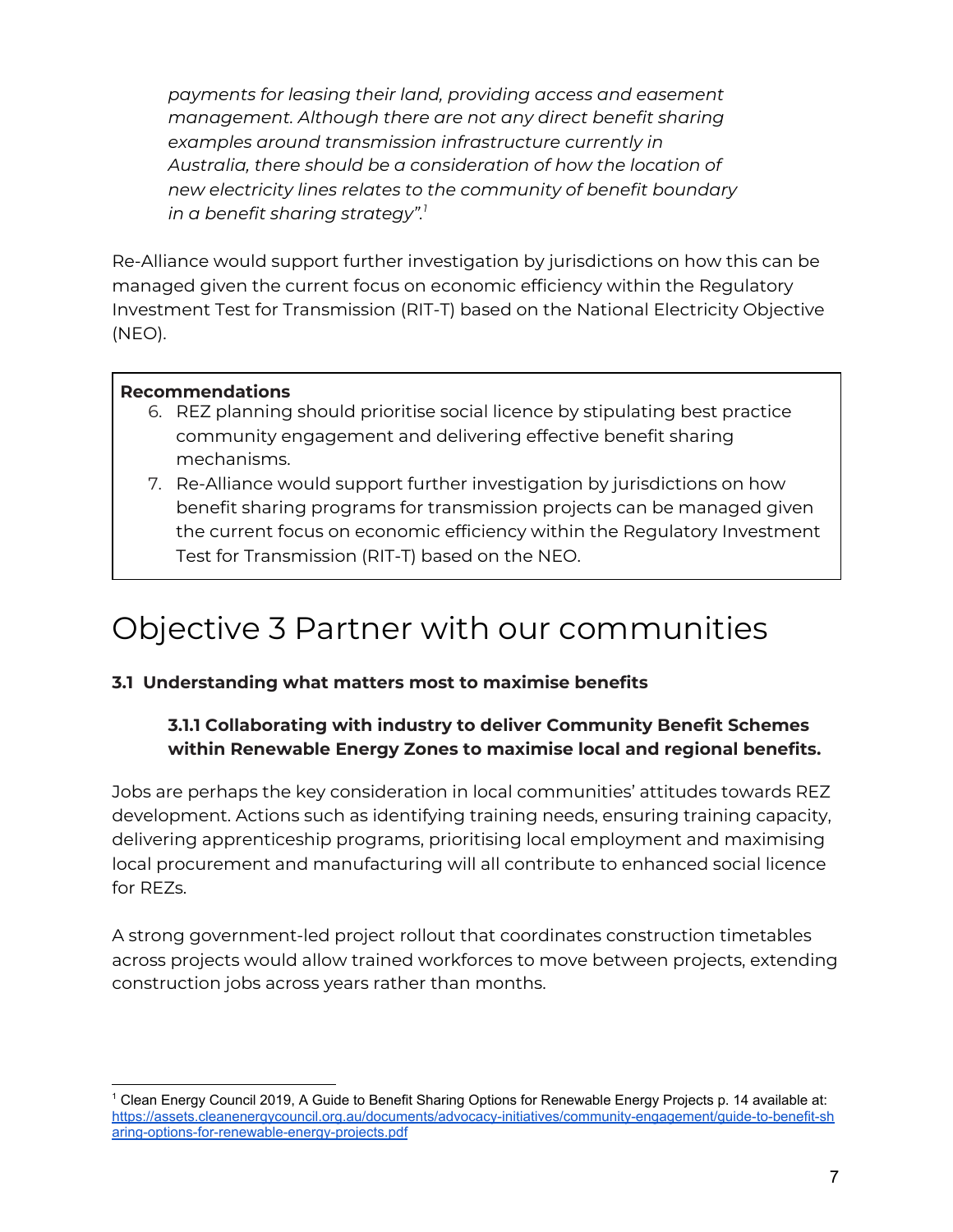**3.1.2 Fostering opportunities to deliver social outcomes from renewable projects such as alliances with not-for-profits or community energy projects.**

### **Cumulative benefits, collaboration and coordination**

Benefits from projects can accrue at different phases, during:

- planning (for example via project based funding);
- construction (for example via opportunity to build community infrastructure); and
- operation (through Community Enhancement Funds, co-investment, landholders).

Collaboration across projects, which may be facilitated by government, can reduce impacts of new transmission infrastructure for local communities. An example of this is the agreement between Dundonnell Wind Farm and the proposed Mt Fyans Wind Farm in South West Victoria. The wind farms propose sharing transmission infrastructure to connect the main transmission line, rather than simply building their own lines and increasing the impact on the affected community. Government engagement with communities at the REZ planning stage could be streamlined if details of prospective projects in the same region are available.

# **Coordinated funding**

RE-Alliance is leading efforts in wind farm communities to develop mechanisms that coordinate the increased community funding on offer in REZs in a way that delivers strategically for local communities.

Our work in Moyne Shire in South West Victoria aims to bring together Council, project developers, operators and communities in a collaborative approach that delivers best practice community benefit sharing. Considerable strategy and consultation already goes into the design of individual projects' benefit sharing models. To this end, benefit sharing models have been evolving to include 'beyond compliance' activities such as sponsorship, neighbourhood benefits, local employment and procurement, and innovative products 2 . There have also been elements of co-investment, co-design and discussions around co-ownership but these have not yet been mainstreamed in Australia. <sup>3</sup> One challenge faced by funds that have run for a number of years is identifying projects across the full 25 year operational life of a wind farm after the most pressing initial projects are complete.

<sup>3</sup> [Lane, Hicks, Hall, Wood \(2018\) Enhancing Positive Social Outcomes From Wind Farm Development: Evaluating](https://assets.cleanenergycouncil.org.au/documents/resources/reports/enhancing-positive-social-outcomes-from-wind-farm-development.pdf) [Community Engagement And Benefit-sharing In Australia.](https://assets.cleanenergycouncil.org.au/documents/resources/reports/enhancing-positive-social-outcomes-from-wind-farm-development.pdf) P. 39. Clean Energy Council.

<sup>&</sup>lt;sup>2</sup> Lane and Hicks (2017) [Community Engagement and Benefit Sharing in Renewable Energy Development: A Guide](https://www.energy.vic.gov.au/__data/assets/pdf_file/0027/91377/Community-Engagement-and-Benefit-Sharing-in-Renewable-Energy-Development.pdf) [for Applicants to the Victorian Renewable Energy Target Auction](https://www.energy.vic.gov.au/__data/assets/pdf_file/0027/91377/Community-Engagement-and-Benefit-Sharing-in-Renewable-Energy-Development.pdf). P. 21-26 Department of Environment, Land, Water and Planning, Victorian Government, Melbourne.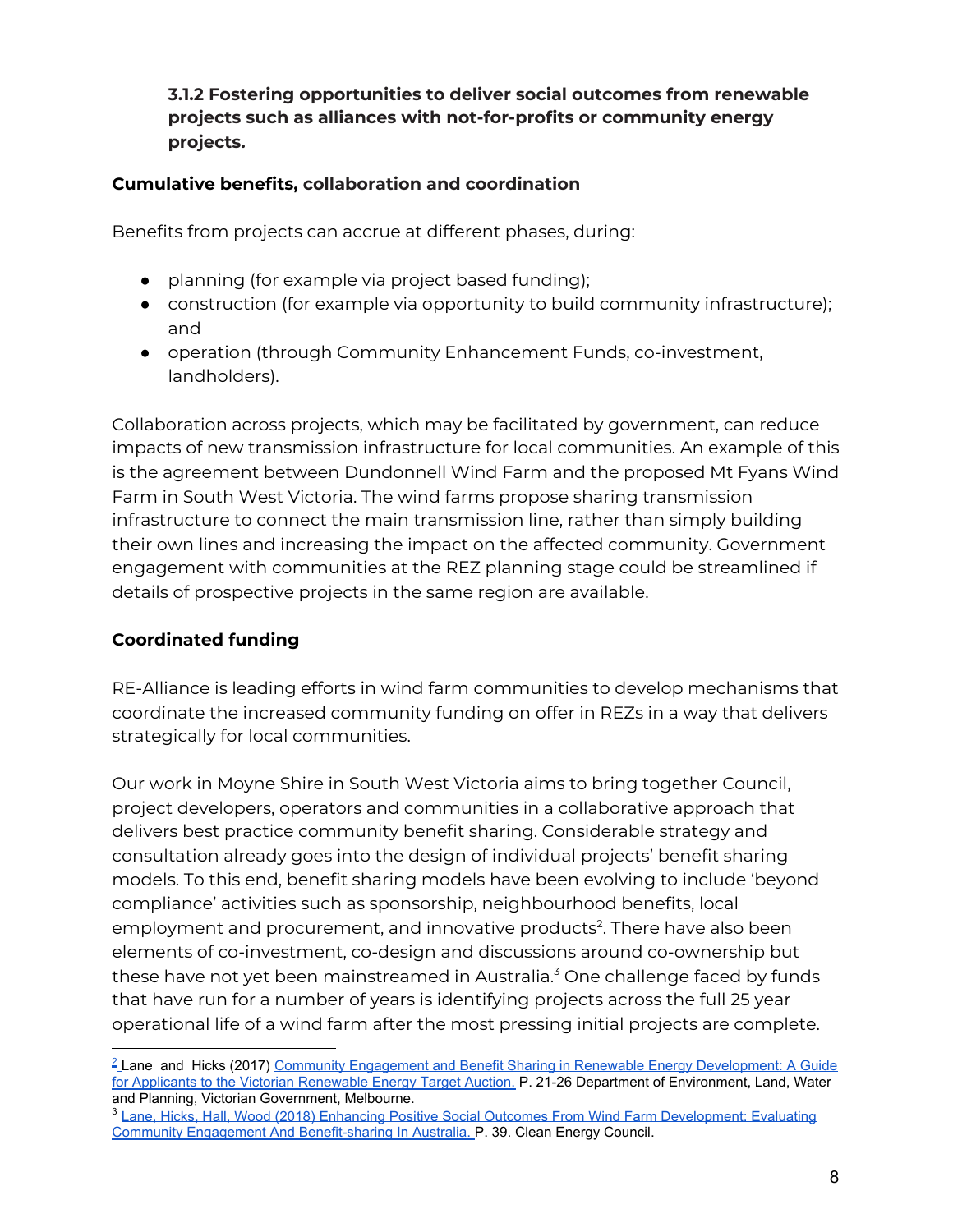There is an emergent trend across funds to look for 'legacy' projects that are long term, meet the needs of a community and often leverage multiple pools of funding in order to be delivered. Such projects are best identified through community-led strategic planning processes, rather than smaller, "grant-round" funding typically employed by project-based community funds.

Both the opportunity and need was also identified by the National Wind Farm Commissioner (NWFC) 4 .

*"Some regions of Australia are experiencing increased clustering of proposed and approved wind farms which may result in multiple wind farms infiltrating and 'surrounding' communities. As a result, there is both the need and opportunity for individual project developers to communicate more effectively with each other and better coordinate engagement with the affected community. This could range from combined initiatives by wind farm developers through to coordination of construction programs in order to minimise cumulative impacts on residents and townships.*

*Developers should also be aware of other key infrastructure projects that may be taking place in a region and ensure that project schedules are planned and coordinated to minimise impacts to communities."*

Other stakeholders and jurisdictions have also identified the need for a collaborative approach to community benefit sharing. For example, the Victorian government's Southern Gippsland Regional [Renewable](https://s3.ap-southeast-2.amazonaws.com/hdp.au.prod.app.vic-engage.files/6615/9002/7138/Roadmap-GippslandFinal.pdf) Energy Roadmap states "Opportunities exist to pool the financial benefits from multiple projects into a central fund to contribute to strategic, long-term regional impact."

So far in Moyne, RE-Alliance has worked with industry to develop a draft charter for a coordinated fund which will work with existing project-based funds. Our next step is community consultation and refinement of the model. As part of our process to date we have considered and worked through many of the key issues around how cumulative benefits and legacy projects can be coordinated. Some of those issues include governance, stakeholders, timing, branding and potential outcomes.

A coordinated fund that operates across a number of projects must be able to demonstrate capacity to deliver planned outcomes, local knowledge, transparency and legitimacy in the eyes of the local community. Where individual project funds already exist, the combined fund must allow them to continue delivering for their local communities. It should also act as a vehicle which can facilitate cooperation to deliver larger community projects that can have economic, social, health or environmental outcomes.

<sup>4</sup>National Wind Farm Commissioner Community Engagement webpage available at: <https://www.nwfc.gov.au/observations-and-recommendations/community-engagement>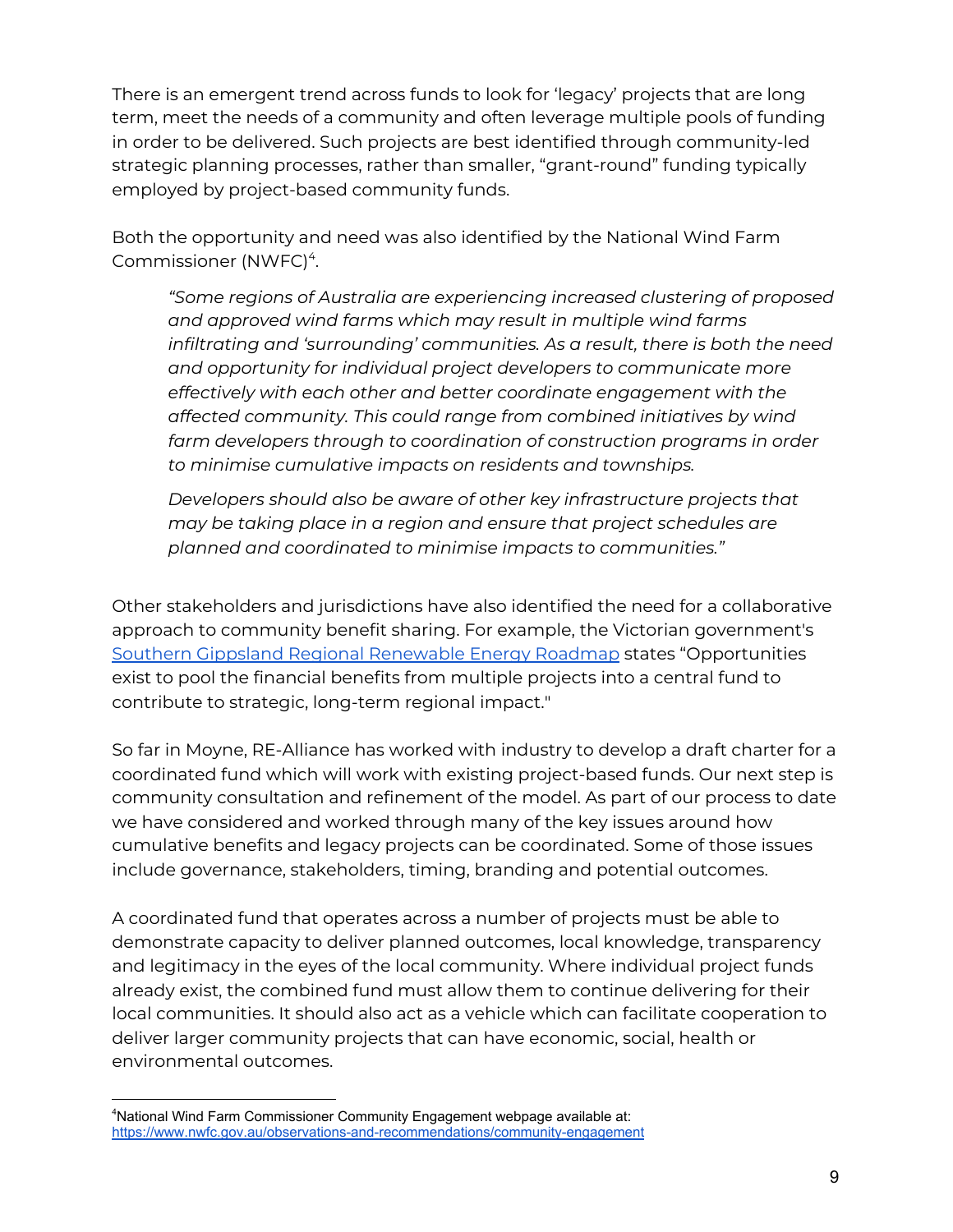Examples of potential outcomes outlined in the Clean Energy Council's *A Guide to Benefit Sharing Options for Renewable Energy Projects* which go beyond grants include:

- building a community solar project for a local business or developing a micro grid for a portion of the community
- allocating the profits from a portion of the project to go into a revolving fund that can operate in perpetuity
- creating a targeted legacy community benefit initiative for at-risk populations in the local community (this could have a medium to long- term scope to address particular social issues)
- working with a local partner to roll out a bulk buy program for solar and heat pumps in the local area
- tourism and education programs in the region, which could also act as additional income generation
- electric vehicle charging station at viewing location of the generator to encourage engagement 5 .
- Environmental benefits
	- There can be cumulative environmental benefits where there's a net benefit to species eg funding of habitat restoration or Landcare programs.
- Shared branding opportunities
- Opportunities to leverage funds from other local and regional sources

Similarly, as Australian Wind Alliance, RE-Alliance developed the Building [Stronger](https://d3n8a8pro7vhmx.cloudfront.net/vicwind/pages/1482/attachments/original/1523831528/AWA_2018_Wind_Energy_Building_Stronger_Communities_Report.pdf?1523831528) [Communities:](https://d3n8a8pro7vhmx.cloudfront.net/vicwind/pages/1482/attachments/original/1523831528/AWA_2018_Wind_Energy_Building_Stronger_Communities_Report.pdf?1523831528) wind's growing role in regional Australia report which contains useful case studies 6 .

RE-Alliance would be happy to discuss this work on coordinated funding further if it is of interest to the Department.

# **Local jobs**

RE-Alliance supports the evaluation criteria for local content. We support making sure contracts embed local capacity building and employment. Manufacturing is another area that can be supported through local procurement and by being connected to opportunities. Local upskilling through apprenticeships and training can be a great way to make sure there's a skill transfer to local regions.

<sup>&</sup>lt;sup>5</sup> Clean Energy Council 2019, A Guide to Benefit Sharing Options for Renewable Energy Projects p. 21 available at: [https://assets.cleanenergycouncil.org.au/documents/advocacy-initiatives/community-engagement/guide-to-benefit-sh](https://assets.cleanenergycouncil.org.au/documents/advocacy-initiatives/community-engagement/guide-to-benefit-sharing-options-for-renewable-energy-projects.pdf) [aring-options-for-renewable-energy-projects.pdf](https://assets.cleanenergycouncil.org.au/documents/advocacy-initiatives/community-engagement/guide-to-benefit-sharing-options-for-renewable-energy-projects.pdf)

<sup>6</sup> [Building Stronger Communities: wind's growing role in regional Australia,](https://d3n8a8pro7vhmx.cloudfront.net/vicwind/pages/2258/attachments/original/1574657246/AWA_Building_Stronger_Communities_Second_Edition_v04_SCREEN.pdf?1574657246) 2nd ed, Australian Wind Alliance (2019).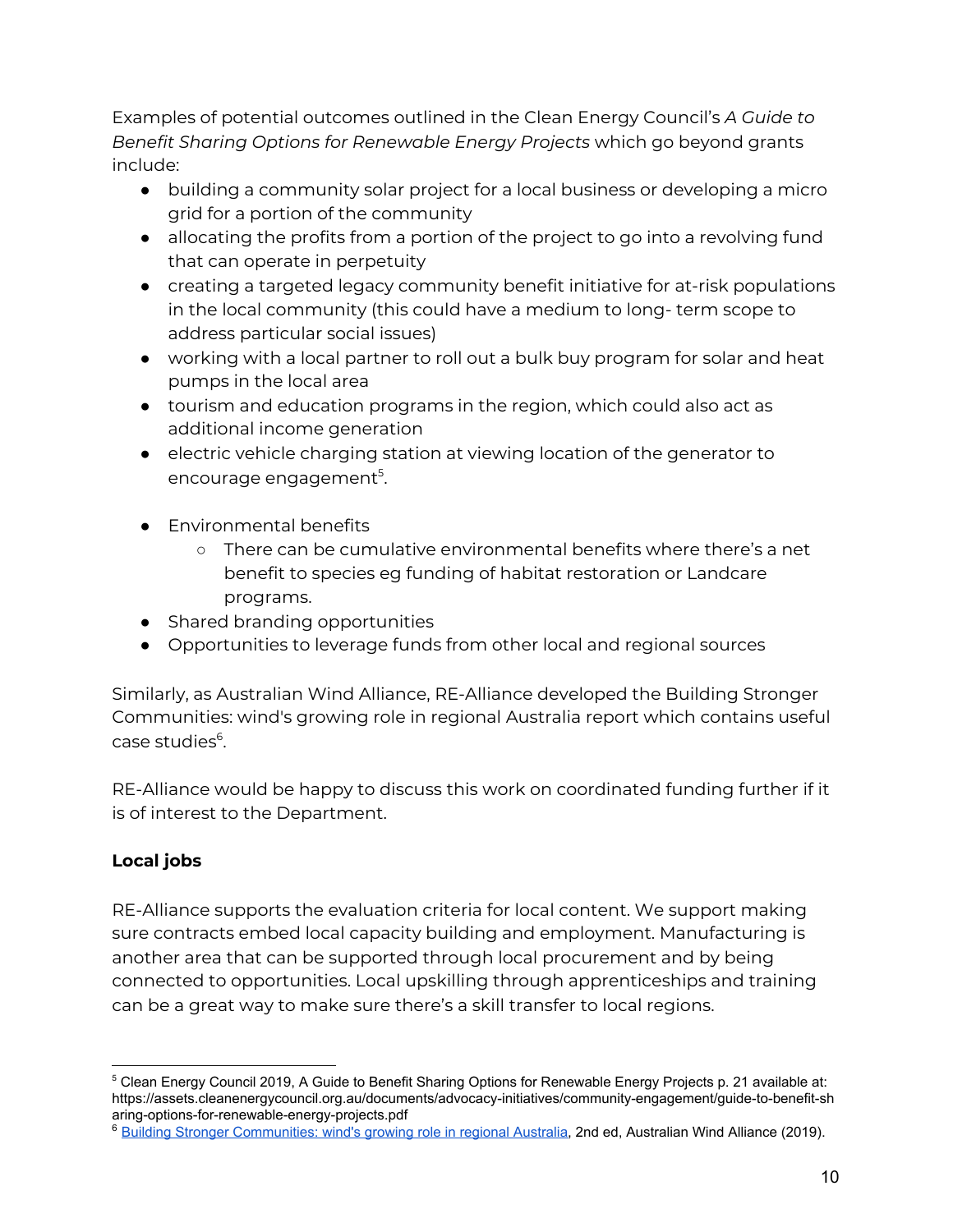# **Community energy projects**

Community energy projects have an important role in social licence more broadly beyond the direct benefits. We see social licence benefits through the policy mechanisms that encourage community energy projects. For example mechanisms such as a carve-out in the Reverse Auction for small and medium scale community projects could assist the development of community scale projects.

In May 2020, the Independent Federal Member for Indi, Dr Helen Haines MP, released a Discussion Paper Unlocking [community](https://storymaps.arcgis.com/stories/cb8b5b02f0054b43871a338074a4cb23) energy in Australia followed by a Local [Power](https://3363d2d4-0c73-49ab-a15e-8ec220a76141.filesusr.com/ugd/c2035c_89f382e44d71418f85683cea9bcfaa89.pdf) Plan. The Local Power Plan defines community energy as 'where a community develops, owns or benefits from a renewable energy project.'

On 22 February 2021 Dr Haines introduced the Australian Local Power Agency Bill 2021to the Commonwealth Parliament. The Bill would establish the Australian Local Power Agency, (ALPA). Irrespective of whether the Australian Government supports this Bill, community energy projects are springing up across Australia.

The Clean Energy Council reports that "in Germany and Denmark, it is common for renewable energy developments to provide opportunities for community co-investment or co-ownership, where members of the local community can become shareholder/owners and/or investors in a corporate renewable energy development. Such examples may use a variety of different legal structures, agreements and finance arrangements". 7

They also note that "In Denmark, the *Renewable Energy Act (2008)* introduced an obligation to offer 20 per cent of the shares of every wind turbine taller than 25 m to local residents. In effect, this means that every wind energy project in Denmark is required to adopt a form of community co-ownership. When a project obtains development approval from the municipality, the project developer is obligated to hold a public meeting to promote the offer for the local community to buy shares. Individuals are further encouraged to own shares through tax exemptions, where the income earned from dividends are tax free for levels of shareholding that offset average electricity bills17. These initiatives have incentivised more than 150,000 households to own shares in wind farms in Denmark". 8

The Tasmanian Government may wish to consider innovative community ownership models such as these within its REZs.

 $<sup>7</sup>$  Ibid P. 53.</sup>

<sup>&</sup>lt;sup>8</sup> Ibid. P.53 quoting the World Wind Energy Association, (2018). Policy Paper Series: Denmark. [https://www.wwindea.org/wp-content/uploads/2018/06/Denmark\\_full.pdf](https://www.wwindea.org/wp-content/uploads/2018/06/Denmark_full.pdf)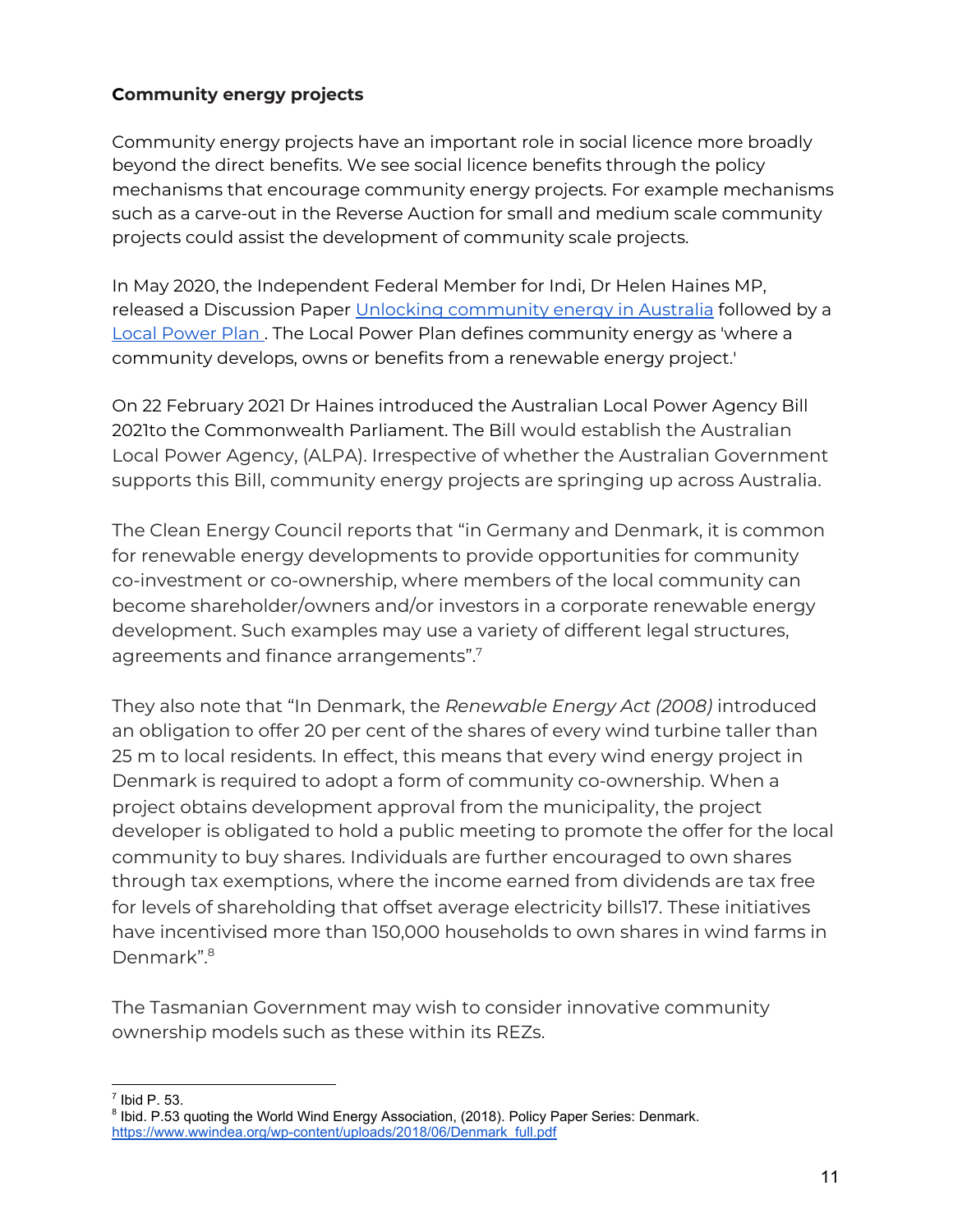# **Traditional Owners**

A relationship between the Traditional Owners and renewable energy projects is essential to the success of the Tasmanian energy transition.

A positive example of proactive engagement with local Traditional Owners that RE-Alliance is aware of is the Hornsdale Wind Farm's relationship with the Ngadjuri and Nukunu people. Trust was built through engagement conducting the Cultural Heritage Management Plans resulting in the first wind farm towers featuring Indigenous art as outlined in the Clean Energy Council's Guide to Benefit [Sharing](https://www.cleanenergycouncil.org.au/advocacy-initiatives/community-engagement/benefit-sharing-for-renewable-energy-projects) Options for [Renewable](https://www.cleanenergycouncil.org.au/advocacy-initiatives/community-engagement/benefit-sharing-for-renewable-energy-projects) Energy Projects. The Chair of the Ngadjuri Nations Aboriginal Corporation Quentin Argus said:

*"Recognition towards our people and to the both groups — the Ngadjuri and Nukunu — it's been a long process but a good one,"* and

*"Anything to do with renewable energy which leaves a lesser footprint on the land is good for us all, so we welcome the development". 9*

### **Recommendations**

RE-Alliance recommends that the Government provides:

- 8. legal and technical support for the coordinated community benefit fund in each REZ;
- 9. legal and technical support for renewable community co-ownership, co-investment and community ownership;
- 10. support for a collaborative approach between scheme providers by creating a social licence working group in Government tasked with investigating opportunities in planning, construction, and operational phases; and

RE-Alliance recommends that:

11. Traditional Owners are recognised as key stakeholders to be consulted during the development and benefit sharing process.

# **3.2.1 Industry best practice stakeholder engagement guidelines, such as a code of conduct.**

The standards for community engagement and shared benefits employed by the Victorian Government were outlined in the Department of Environment, Land,

<sup>9</sup> "World's first wind farm towers featuring Indigenous art unveiled in South Australia's mid-north" available at: <https://www.abc.net.au/news/rural/2017-02-17/sach-wind-farm-art/8248950>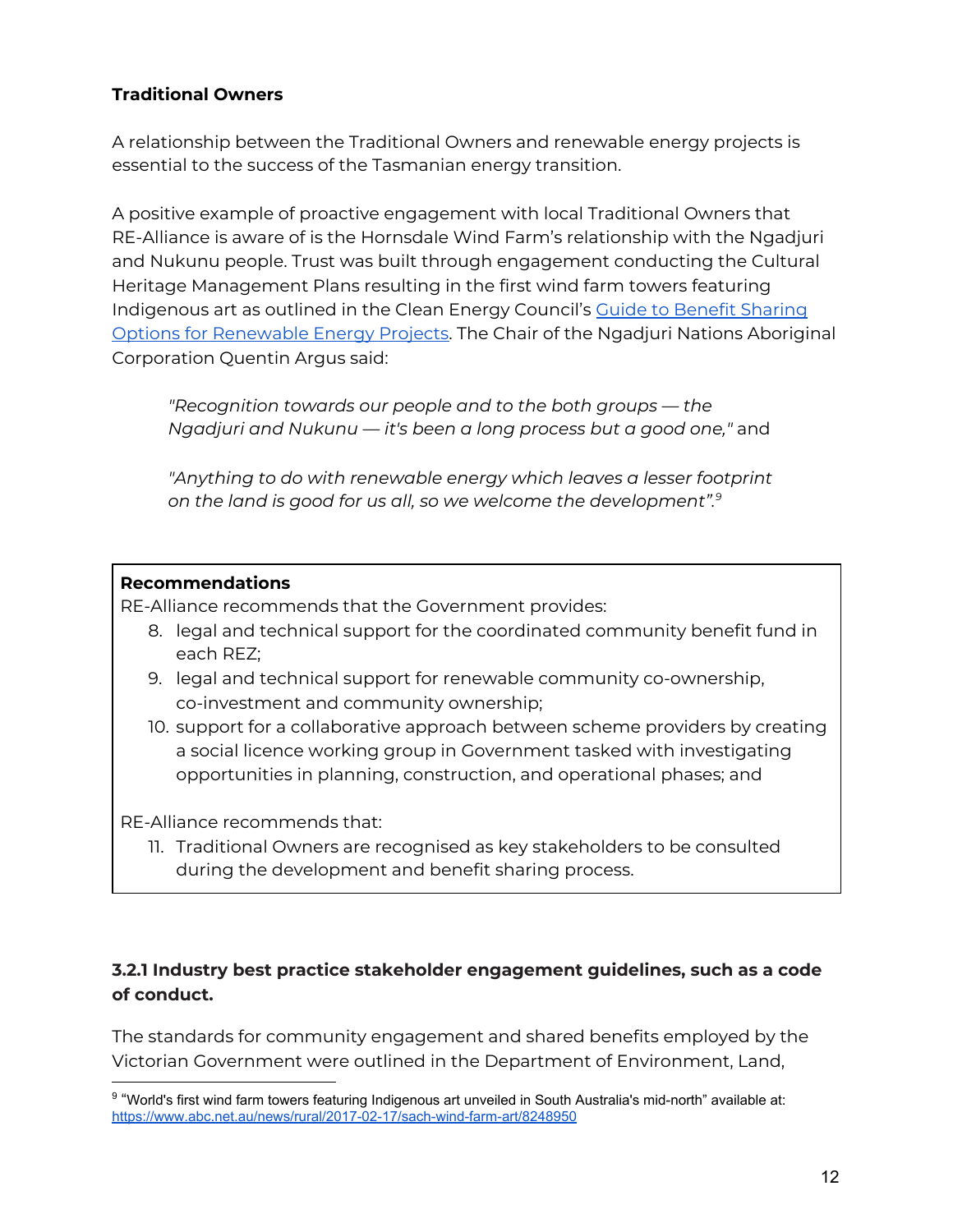Water and Planning's Community [Engagement](https://www.energy.vic.gov.au/__data/assets/pdf_file/0027/91377/Community-Engagement-and-Benefit-Sharing-in-Renewable-Energy-Development.pdf) and Benefit Sharing in Renewable Energy [Development](https://www.energy.vic.gov.au/__data/assets/pdf_file/0027/91377/Community-Engagement-and-Benefit-Sharing-in-Renewable-Energy-Development.pdf) Guide. The Guide created an enduring benchmark for Victorian projects that has continued on beyond the VRET process. The Guide is being updated for the second VRET round. The RE-Alliance submission on this matter can be found [here.](https://www.re-alliance.org.au/submission_consultation_paper_on_the_second_vret_auction) The Tasmanian Government may wish to create a similar guide taking account of the state's particular contexts. Such a guide should make clear its relationship to existing frameworks such the Clean Energy Council's [Best](https://www.cleanenergycouncil.org.au/advocacy-initiatives/community-engagement/best-practice-charter) [Practice](https://www.cleanenergycouncil.org.au/advocacy-initiatives/community-engagement/best-practice-charter) Charter and the International Association of Public Participation (IAP2) engagement spectrum. In regard to the IAP2 spectrum, the guide should seek to shift public participation from more traditional "involve" to "collaborate" or ideally "empower".

### **Recommendations**:

12. RE-Alliance recommends that the Tasmanian Government draws on the experience and resources created by other jurisdictions to create a Community Engagement and Benefit Sharing Guide outlining best practice for the Tasmanian context, referring to other relevant frameworks as necessary.

# **3.3 Clear, compelling and authentic communication of the Government's renewable energy vision**

**3.3.1 A website to spearhead communication of the steps required to deliver the State's renewable energy vision.**

# **3.3.2 Access to centralised information for investors, industry and the community about renewable energy policy and initiatives**

The role of information is critical for the success of the REZ's. There is a need to deliver information beyond static approach. The overarching goals of energy security, climate action, and sustainable development need to be articulated and reinforced. Research shows that misinformation can play a significant role in lack of social licence and that psycho-social factors can explain a perception of annoyance or lack of acceptance of renewable projects<sup>10</sup>. A trusted and reliable source of information on the full range of issues around renewable energy projects is therefore paramount. The website should aim to stay informed of current community questions and discussions and be ready to respond to community questions and

 $10$  "Fomenting Sickness: Nocebo Priming of Residents about Expected Wind Turbine Health Harms" available at: <https://www.ncbi.nlm.nih.gov/pmc/articles/PMC4264329/> and "World's largest wind farm study finds sleep disturbances aren't related to turbine noise" available at:

[https://theconversation.com/worlds-largest-wind-farm-study-finds-sleep-disturbances-arent-related-to-turbine-noise-6](https://theconversation.com/worlds-largest-wind-farm-study-finds-sleep-disturbances-arent-related-to-turbine-noise-60189) [0189](https://theconversation.com/worlds-largest-wind-farm-study-finds-sleep-disturbances-arent-related-to-turbine-noise-60189)